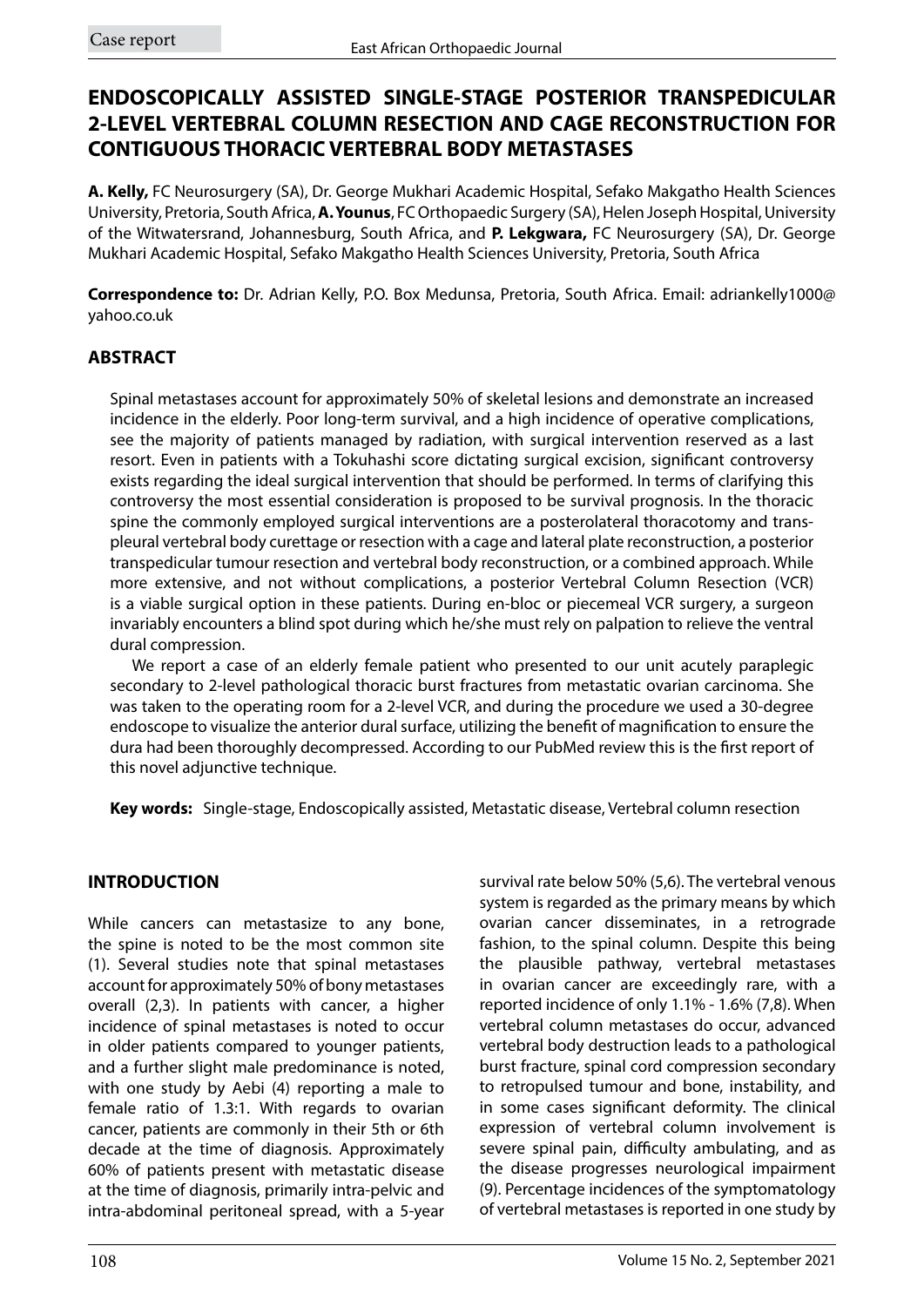Greenlee *et al* (10) which notes 90% of patients to present with pain, and 20% of patients to present with a neurological deficit secondary to spinal cord compression.

Regarding the treatment of spinal metastases, poor long-term survival, and a high incidence of operative complications, have both resulted in stereotactic radiotherapy and chemotherapy being preferred modalities of treatment, with operative intervention being largely considered a last resort (1). Despite this being generally accepted in the absence of progressive neurology secondary to spinal cord compression, instability, and deformity, several studies (11-13) advocate surgical intervention when these specific indications are present. Here the goals of surgery, proposed in these same studies, is to restore neurological function, stabilize the spine, and relieve pain. With these goals in mind, several studies (14,15) note that removal of the entire tumour is often not possible and hence radical operations are not advised. The underlying accepted premise in these studies, against which the goals of surgery must be balanced, is the fact that whatever form of spinal surgery is performed does not significantly change the survival rate (14,15). The most essential consideration for determining the type of surgery that should be performed is proposed to be survival prognosis (16). Patient age, tumour histology, male gender, medical co-morbidities, and surgical complications, have all been demonstrated as significant prognostic factors in this regard (17,18). Contra-indications to surgical intervention include advanced co-morbidities that preclude general anaesthesia, a Karnofsky performance score of 30 or below, concomitant sepsis, and a life expectancy of less than 6-months. In the thoracic spine the most commonly employed surgical interventions are a posterolateral thoracotomy and trans pleural vertebral body curettage or resection with a cage and lateral plate reconstruction, a posterior transpedicular tumour resection and vertebral body reconstruction with bone graft or cement augmented by a posterolateral pedicle screw and rod fusion, or a combined anterior and posterior approach (1). Performing a circumferential posterior Vertebral Column Resection (VCR) was first described by Bradford, in a study published by Bradford in 1987 (19), where it was used to treat 13 patients with rigid spinal deformities. Several subsequent studies (20-23) have supported the usefulness of the procedure, and while also confirming its established role in rigid spinal deformities, have extended the indications to include a range

of pathologies including congenital scoliosis, degenerative scoliosis, vertebral body tumours, and in very recent studies (20-23)osteoporotic burst fractures. The advantage of the procedure is that the surgeon establishes his/her visualization of the spinal cord early in the procedure, and as he/she continues with the bilateral transpedicular resection, this visualization progressively increases and is maintained throughout, translating into a reduced incidence of direct spinal cord injury (24).

We report a case of a 72-year old female patient, with a history of ovarian cancer, who presented to our unit with progressive paraplegia and an acute inability to walk. Our radiological investigations demonstrated isolated T10 and T11 pathological burst fractures with spinal cord compression, instability, and significant acute kyphotic angulation. She was taken to the operating room for a single stage posterior transpedicular 2-level VCR and self-expanding cage reconstruction. During the procedure we used a 30-degree endoscope to visualize the anterior surface of the spinal cord and, by direct endoscopic visualization, confirm it was free of compression. While a recent study by Kakadiya *et al* (23) reports the utility of this novel endoscopic technique in the context of performing a VCR for osteoporotic burst fractures, according to our review of the PubMed literature we are the first to report its use in the context of a 2-level VCR performed for spinal metastases.

### **CASE REPORT**

A 72-year old female patient presented to our unit with a 2-month history of progressive lower limb weakness, which had now progressed to such an extent that she was now unable to walk for the preceding 3-days. She also reported a history of progressive thoracolumbar backache for 6-months. She denied any bladder or bowel symptoms. In terms of her surgical history she had a history of ovarian cancer and had undergone a surgical resection 4-years prior to this presentation. In terms of her medical history she was known with hypertension, which was controlled medically, and had been recently tested and was HIV negative. As part of the admission she was tested for COVID-19 and the PCR result from both that nasal and pharyngeal swabs were negative. On general examination an increased body mass index and a gibbus at the thoracolumbar junction with associated paraspinal muscle spasm was present. Examination of her abdomen revealed a firm fixed pelvic mass extending 11cm above the pelvic brim, however no hepatosplenomegaly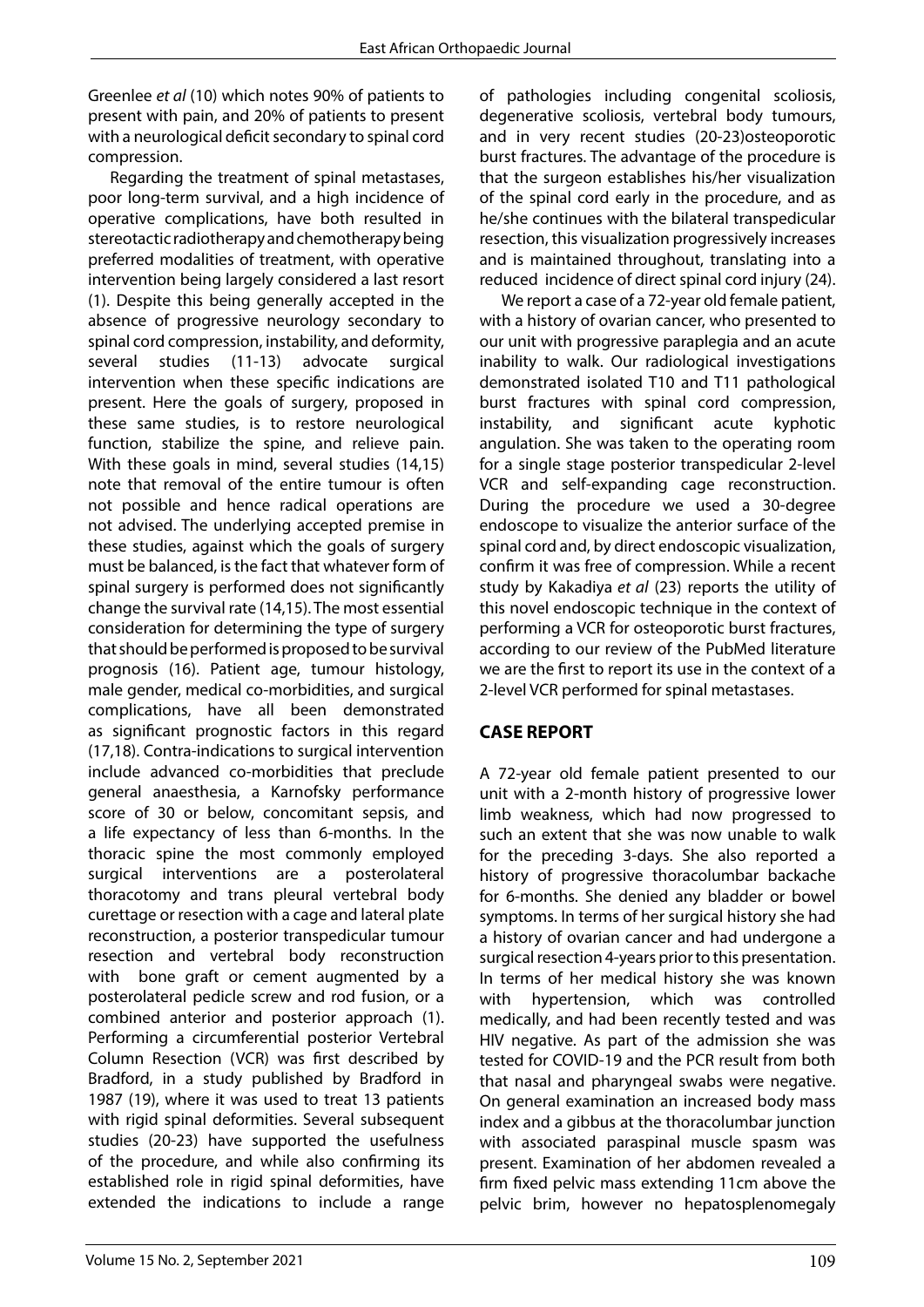was noted. Neurological examination revealed a spastic paraplegia with power 2/5, increased lower limb tone, brisk lower limb deep tendon reflexes, and bilaterally present Babinski signs. Sensory examination revealed her to have an incomplete T8 sensory level. We classified her neurological status as a Frankel C. A staging CT chest abdomen and pelvis was performed which excluded liver and lung metastases, but confirmed a mass originating in the pelvis, extending into the abdominal cavity with scattered calcifications, separate to the bladder which was noted inferiorly. On the sagittal view pathological burst fractures of T10 and T11 was noted with 38-degrees of acute kyphotic angulation (Figure 1).

#### **Figure 1**

*Pre-operative CT abdomen sagittal view, demonstrating a probable ovarian mass originating in the pelvis and extending into the abdominal cavity (red arrow), separate to the bladder (yellow arrow). The pathological T10 and T11 burst fractures compromising the spinal canal, with 38-degrees of acute kyphotic angulation, are clearly visible (blue arrow)*



Due to her progressive neurology an MRI spine and *Operative procedul*<br>was performed which confirmed the CT findings and operating room and was performed when committed the examinings, the was greated and on the axial view the tumour was staged are represented in and on the axial field the tambal has staged<br>according to the Weinstein Boriani classification was performed which confirmed the CT findings, (Figure 2).

## **Figure 2**

*Pre-operative MRI T2W images showing, on the sagittal view, the T10 and T11 pathological burst fractures with retropulsion of bone compressing the spinal cord. The acute kyphotic angulation centered across the pathologically fractured levels can be appreciated (red arrow). On the axial view the tumour is noted to be filling the entire vertebral body with extradural extension into the spinal canal, compressing the spinal cord. There is furthermore no extension into the adjacent soft tissues or pedicles. We classified this as involving Weinstein Boriani segments 4C intra-osseous deep (red arrow), 5D extra-osseous extradural (blue arrow), 6D extra-osseous extradural (green arrow), 7D extra-osseous extradural (yellow arrow), 8D extra-osseous extradural (purple arrow), and 9C intra-osseous deep (white arrow)* 



Based on her clinical presentation and radiological investigations she was assessed by the Tokuhashi scoring system and noted to be in a 1. Poor general condition due do her needing assistance to perform all activities of daily living (score=0), 2. To have no extraspinal bone metastases (score=2), 3. To have a single focus of metastases in the adjacent vertebral bodies (score=2), 4. No metastases to major internal organs (score=2), 5. A primary site of other (score=2), and 6. To be Frankel C neurologically (score=1), which in total gave her a Tokuhashi score of 9. While this score was assessed was borderline for palliative or excisional surgery, the fact that she had a single focus in the spine and no metastases to major internal organs, allowed us to offer her excisional surgery. In terms of the specifics of the surgery, the fact that there was no obvious involvement of the pre- and paraspinal structures, lead us to decide that we would perform an endoscopically assisted single-stage posterior transpedicular 2-level VCR and cage reconstruction.

*Operative procedure:* She was taken to the operating room and post induction of anaesthesia, neurophysiological monitoringutilizing motor evoked potentials, scalp and muscle needle electrodes and leads, were placed. She was placed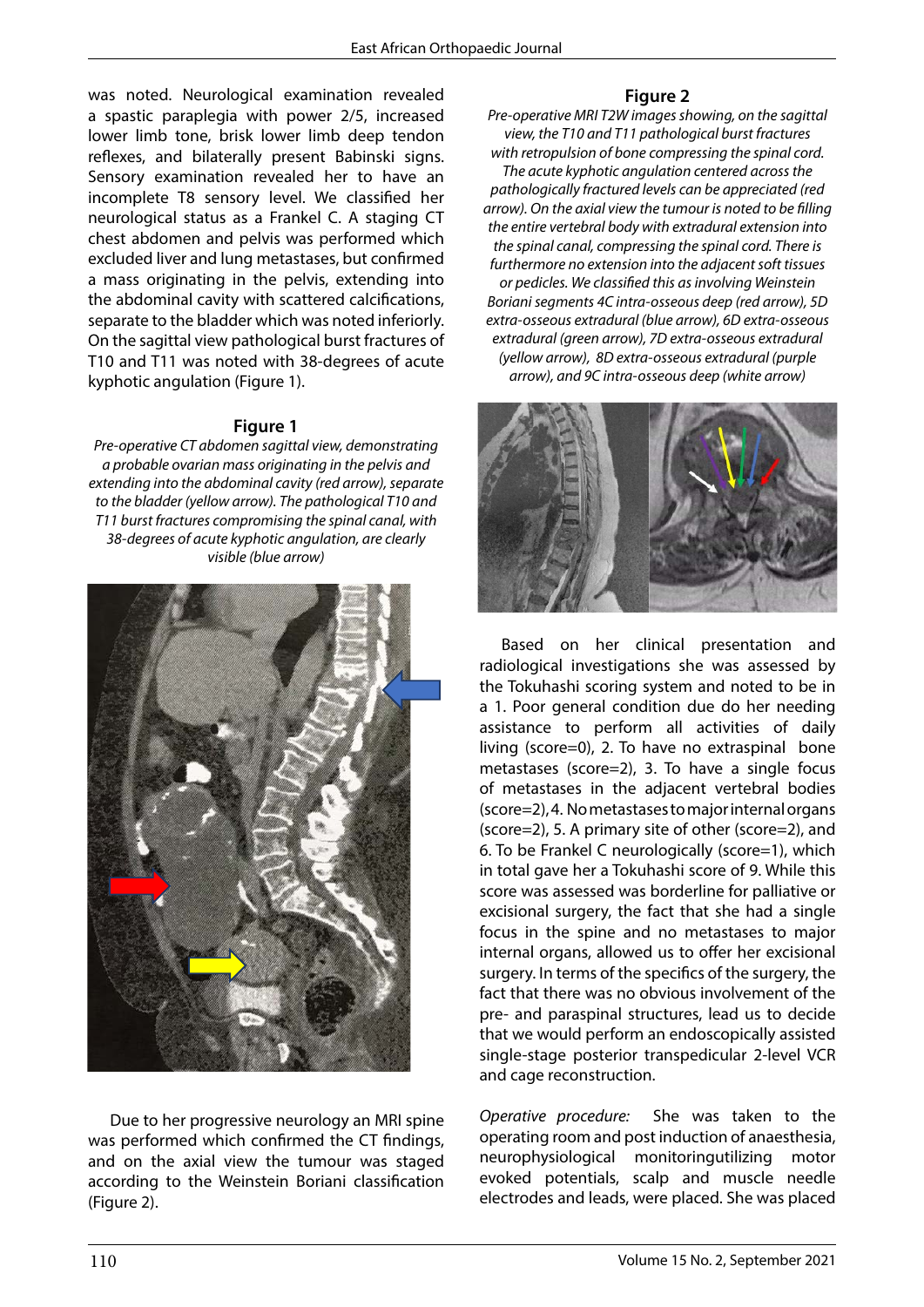prone on the operating table and the collapsed T10 and T11 levels were identified with lateral fluoroscopy. A midline skin incision was made and the lamina and rib heads from T8-T12, and the lamina and facet joints of L1, were exposed. Under anteroposterior fluoroscopy T8, T9, T12 and L1 pedicle screws were placed in accordance with the standard technique. A bilateral costotransversectomy over the T10 and T11 levels was performed by performing a subperiosteal dissection undermining the periosteum and pleura from the anterior surface of the 10th and 11th ribs. A rib cutter was used to transect the medial 5cm of the 10th and 11th ribs, which were then carefully disarticulated from the transverse processes of T10 and T11 with care taken to protect the underlying parietal pleura. A wide laminectomy of T10 and T11 was performed, including resection of the medial sides of the T10 and T11 pedicles, during which the dorsal and the posterior part of the lateral surfaces of the dura were visualized (Figure 3).

#### **Figure 3**

*Intra-operative photograph after the T10 and T11 costotransversectomies, T10 and T11 laminectomies, and the T10 and T11 pedicle resections, on the side opposite to the rod. The clearly visualized dura, which is still compressed anteriorly, is clearly visualized*



The T10 nerve roots were ligated with silk suture bilaterally and transected. Blunt dissection was then used to expose the lateral sides of the T10 and T11 vertebral bodies. A rod was placed on one side and fixed across the collapsed levels into the superior and inferior screw heads with screw caps. On the opposite side to where the rod was placed, a transpedicular resection was utilized, to gain entry, into the ipsilateral half of the T10 and T11 vertebral bodies. By working in the space between the medial surface of the resected T10 and T11 pedicles, and the lateral sides of the T10

the dura(Figure 5).

and T11 vertebral bodies, piecemeal resection of the diseased T10 and T11 vertebral bodies on the first side was accomplished. Once a hemivertebrectomy of T10 and T11 had been achieved on one side, a rod was placed on the ipsilateral side, the rod removed from the contralateral side, where-after the same procedure was performed on the contralateral side to complete the resection of the T10 and T11 vertebral bodies from a purely posterior approach. Once the T10 and T11 vertebral bodies were resected, we used a Cobb dissector to create a plane, and resected the T9/T10, and T11/ T12, intervertebral discs, thereby exposing the inferior endplate of T9 and the superior end plate of T12 respectively. We placed a Cobb dissector at the superior and inferior ends of the resection cavity and took a lateral fluoroscopic image to confirm we had achieved a complete resection, from the inferior end plate of T9, to the superior end plate of T12 (Figure 4).

#### **Figure 4**

*Intra-operative fluoroscopic image taken with a Cobb dissector placed at the cranial and caudal ends of the resection cavity. The image confirmed that the T9/T10 discectomy, T10 and T11 corpectomies, and the T11/ T12 discectomy had been achieved. The superior Cobb dissector is noted to be resting on the inferior end plate of T9 (red arrow), and the inferior Cobb dissector is noted to be resting on the superior end plate of T12 (blue arrow)*



of the resected T10 innovative technique. By introducing a 30-degree ral sides of the T10  $-$  endoscope into the resection cavity on the second While we could not directly visualize the anterior surface of the dura we embarked on an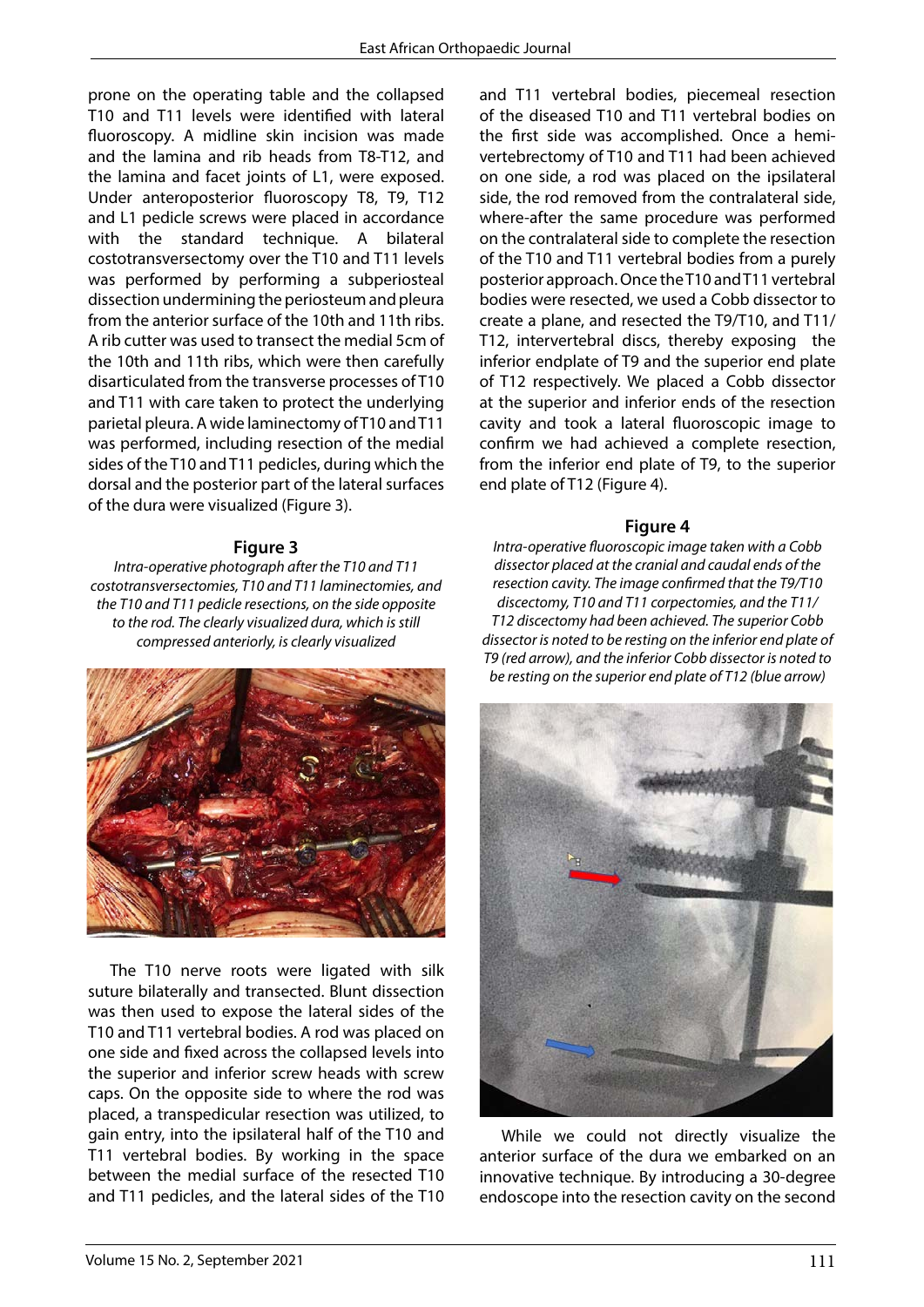side, we were able to directly visualize the anterior surface of the dura (Figure 5).

**Figure 5** *Intra-operative photograph of the introduction of the 30-degree endoscope used to directly visualize the anterior surface of the dura*



What we saw on initial insertion of the  $\frac{1}{n}$ endoscope was unexpected as we noted adherent proce tumor tissue on the anterior surface of the dura (Figure 6).

#### **Figure 6**

*Intra-operative initial endoscopic image on introduction of the 30-degree endoscope where we noted tumour tissue still adherent to the anterior surface of the dura where we noted tumour tissue still adherent to the anterior surface of the dura (blue arrow) (blue arrow)*



By this innovative endoscopic technique, we were able to endoscopically resect this adherent tumour tissue, as well as directly visualize that no residual anterior compression of the dura was present through-out the craniocaudal extent of the resection cavity (Figure 7).

#### **Figure 7**

*Intra-operative endoscopic image confirming the anterior surface of the dura (blue arrow) was free of adherent tumor tissue, and completely decompressed, through-out the craniocaudal extent of the resection cavity*



achieved, we placed and centered a self-expanding Once the 2-level T10 and T11 VCR had been cage on the inferior end plate of T9 and the superior end plate of T12, expanded this, and locked it in place. We then placed the remaining rod and utilized slight compression, where-after we locked the rods into the screw heads. We decided to place a cross bar to augment the instrumented construct for increased stability (Figure 8).

#### **Figure 8**

*Intra-operative photograph post the T10 and T11 posterior vertebral column resections with the cage in situ anteriorly, the T8-L1 posterolateral pedicle screw and rod instrumentation, augmented by a cross bar, in situ*



 $\epsilon$  final fluoroscopic image confirmed the T10 and T11  $\epsilon$ <sub>t</sub> T11 levels had been completely resected, correct A final fluoroscopic image confirmed the T10 and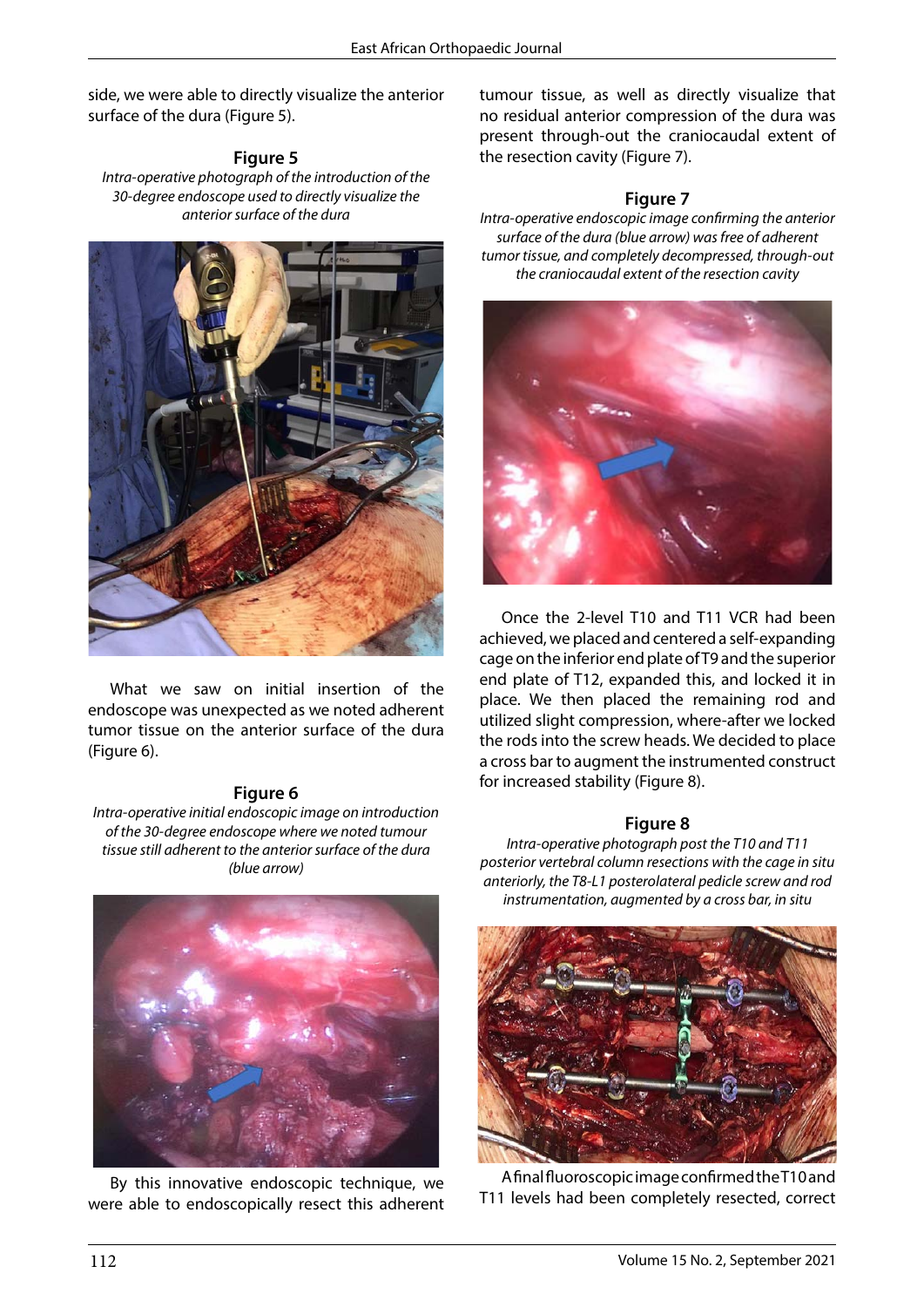placement of the 2-level self-expanding cage, and that the T8-L1 posterolateral instrumentation had all corrected the acute kyphotic angulation and had stabilized the spine (Figure 9).

#### **Figure 9**

*Intra-operative fluoroscopic image of the 2-level self expanding cage resting on the inferior end plate of T9, and the superior end plate of T12. The posterolateral T8- L1 pedicle screw and rod construct can also be visualized which had restored spinal stability. Note that the acute kyphotic angulation has been completely corrected*



one side an ipsilateral intercostal chest tube was Due to an inadvertent pleural breach on the placed. We then placed allogenic bone graft, a postovac drain, and closed the wound in layers. The skin was closed with skin clips.

> After spending one night in the Intensive Care Unit the patient was transferred to the general ward and commenced with rehabilitation. At 2-weeks post surgery we noted the power in her lower limbs to have improved to 3/5 although she could not ambulate. The histopathological result confirmed the resected tissue to be metastatic ovarian carcinoma. She was transferred to the gynaecology-oncology ward for further management of the ovarian mass and is for outpatient spinal review.

> At her 3-month out-patient spinal review she reported that she had undergone a radical resection of the ovarian lesion and had received local radiotherapy to both the pelvic tumour bed and re-constructed vertebral level. Neurological examination revealed that the power in her lower

limbs had improved to 4+/5 and she reported being independently ambulant at home, however used a walker when going outside.

### **DISCUSSION**

Regarding the optimal treatment of spinal metastases, stereotactic radiotherapy has revolutionized many traditional treatment regimens. Many of the indications for surgery are being further challenged by stereotactic radiosurgery which overcomes tumour radio resistance by allowing high dose delivery in proximity to the spinal cord (24). While effective up-front stereotactic radiotherapy, in tumours with no tumuor - spinal cord interface, remain a challenge. Here separation surgery, to create a 1-2mm distance between the tumour and spinal cord, is an employed technique to allow the safe use of stereotactic radiotherapy stereotactic radiosurgery (25). Advances in stereotactic radiotherapy and stereotactic radiosurgery have seen the indications for surgery in these patients being reduced to radioresistant tumours with a high degree of spinal cord compression, and to address the problem of mechanical instability. Neither radiotherapy nor chemotherapy addresses the problem of mechanical stability and in these cases surgical stabilization is recommended to prevent neurological deterioration and progression of deformity (26). Unfortunately in our hospital we do not have stereotactic radiotherapy available, and hence in patients who demonstrate neurological deterioration secondary to spinal cord compression, we largely employ surgical resection and cage reconstruction of metastatic lesions, and thereafter employ standard radiotherapy for local control.

Two types of VCR have been described, en bloc VCR and piecemeal VCR. En bloc VCR is aimed to reduce tumour spread and recurrence, however the technique comes at the expense of a significantly increased operating time, and increased vascular complications as the surgeon must blindly dissect anterior to the vertebral body (26). Piecemeal VCR, as was performed in our case, involves the gradual removal of the tumour whereby the front of the vertebral body increasingly comes into direct view. This approach is regarded as safer with a comparatively lower incidence of vascular and neural injury (28). Regarding complications, excessive blood loss is commonly cited, and for this reason surgeon confidence and experience in the technique are regarded as pre-requisites to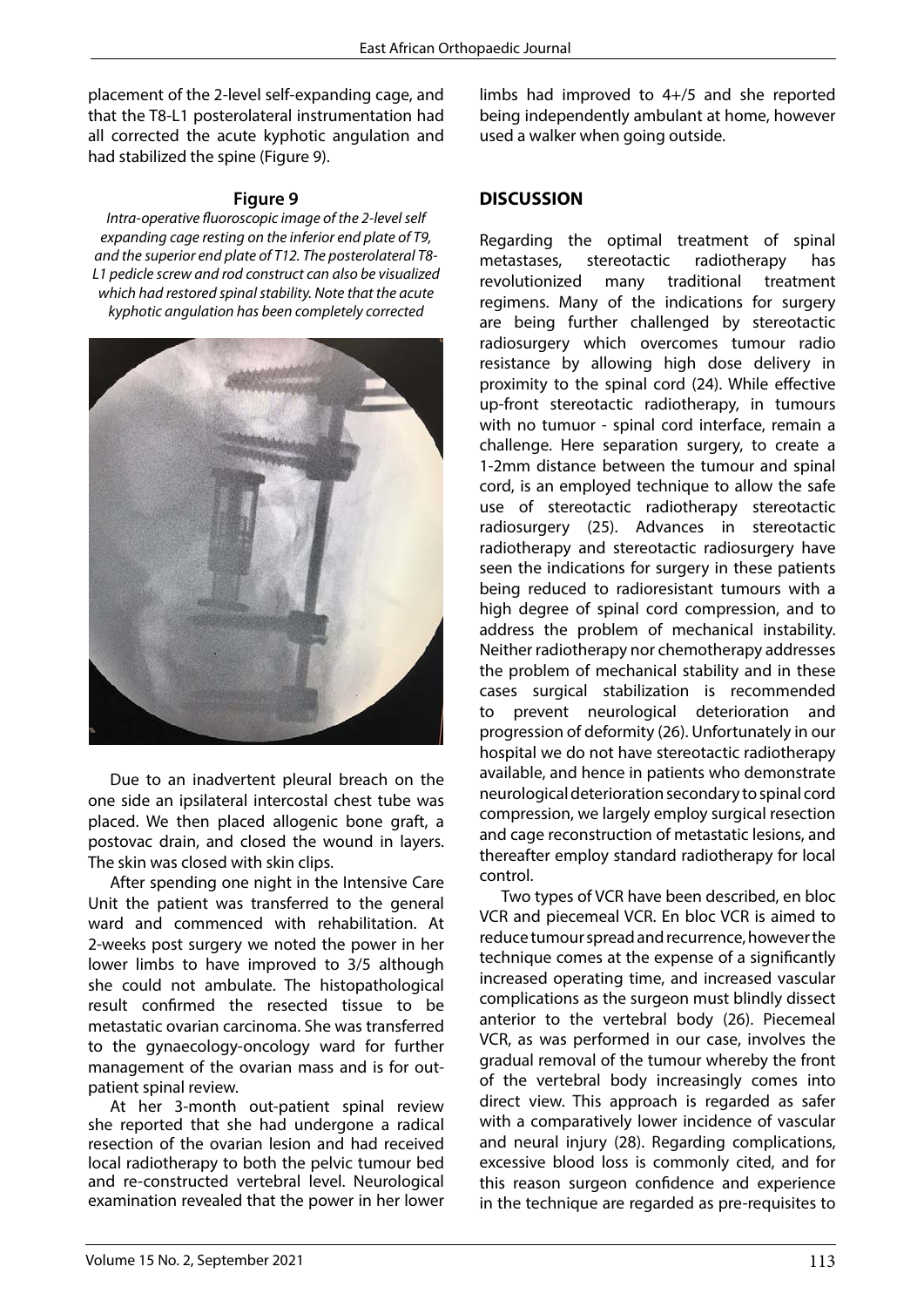perform the procedure in several studies (21,27). Regarding vascular complications, direct injury to the inferior vena cava is cited as an avoidable complication if careful intra-operative technique is followed. A rare vascular complication cited in this same study is delayed aortic dissection which may occur in cases where the aorta is adhered to the tumour (9). Another complication that is reported, yet easily managed, is a pneumothorax secondary to an inadvertent pleural breach. This occurred in our case and was managed through 48 hours of intercostal chest tube drainage. Haemothorax should be considered as an entirely separate entity however the incidence, in posterior only surgeries, is lower than in anterior thoracic surgeries. Haemothorax may be caused by misplacement of screws, anterior pre-vertebral pleural breach, intercostal vessel damage during rib resection, or by pre-operative misplacement of the central venous catheter (30,31). Cage subsidence is another complication that is prevented by careful preparation of the superior and inferior end plates, taking care to avoid overzealous resection. Another technique to prevent subsidence is matching of the sizes of the end plates of the cage, to the size of the end plates of the vertebral bodies. One study by Fan *et al* (27) notes the importance of extraversion of the pedicle screws, away from the cage on either side, as a key surgical technique to assist in preventing subsidence.

Considering our use of the endoscope to assist in directly visualizing the anterior dura during the ventral decompression, during and after performing our 2-level VCR, we conducted a PubMed review and could only find one recent prospective study that considered this novel technique. In this study 80 patients with osteoporotic burst fractures,who underwent a single stage posterior three column reconstruction, had a 30-degree endoscope introduced to assist in visualization of the anterior dura during the ventral decompression. This study notes the fact that during the transpedicular phase of a posterior three column reconstruction, a point in the surgery invariably arises where the surgeon encounters a blind spot during which he/she must rely on palpation and relieve the ventral dural compression. Here the authors propose a 30-degree endoscope be introduced to assist in directly visualizing the decompression, rather than relying on palpation. In terms of outcome this study reported that 74/80 (93%) subjects experienced neurological improvement. The conclusion of this study was that while performing a posterior single-stage three column re-construction, the endoscope improves the surgeons operative field of view by providing essential magnification, and thereby ensures a more complete decompression without incurring dural injury (23).

# **CONCLUSIONS**

We recognize that a VCR is not the ideal treatment of spinal metastases in centers where stereotactic radiotherapy and stereotactic radiosurgery are available. The ideal treatment of these lesions is to separate the tumour from the spinal cord, including stabilization of the vertebral column where needed, and employ adjuvant stereotactic radiotherapy to address the metastasis in a safe and effective manner. Regarding stabilization percutaneous pedicle screw and rod fixation, a limited decompression through a laminectomy, anterior augmentation by vertebroplasty or kyphoplasty, and placement of a vertebral body stent, are recognized to more safely restore spinal stability, with adjuvant stereotactic radiotherapy being an effective means to manage the involved vertebral body. In our center stereotactic radiotherapy is not available and hence we still employ VCR with adjuvant radiotherapy to manage many of these patients, albeit this being largely considered a historical treatment in many first World centers. VCR is a technically challenging technique with a significant complication rate. To reduce the incidence of adverse events, surgeons experience with the technique, and intra-operative neurophysiological monitoring, are considered mandatory. We propose, that in centers where a VCR is still being performed due to a lack of stereotactic radiotherapy being available, an additional technique, namely the introduction of a 30-degree endoscope, can be used to assist when performing the ventral decompression. An additional benefit of the technique is that it can be used to confirm the entirety of the ventral decompression through-out the craniocaudal extent of the VCR.

*Funding:* This research did not receive any specific grant from funding agencies in the public, commercial, or not-for-profit sectors.

*Conflicts of interest statement:* None of the authors have any financial nor personal relationships with other people, or organizations, that could inappropriately influence (bias) their work, all within 3 years of the beginning the work submitted.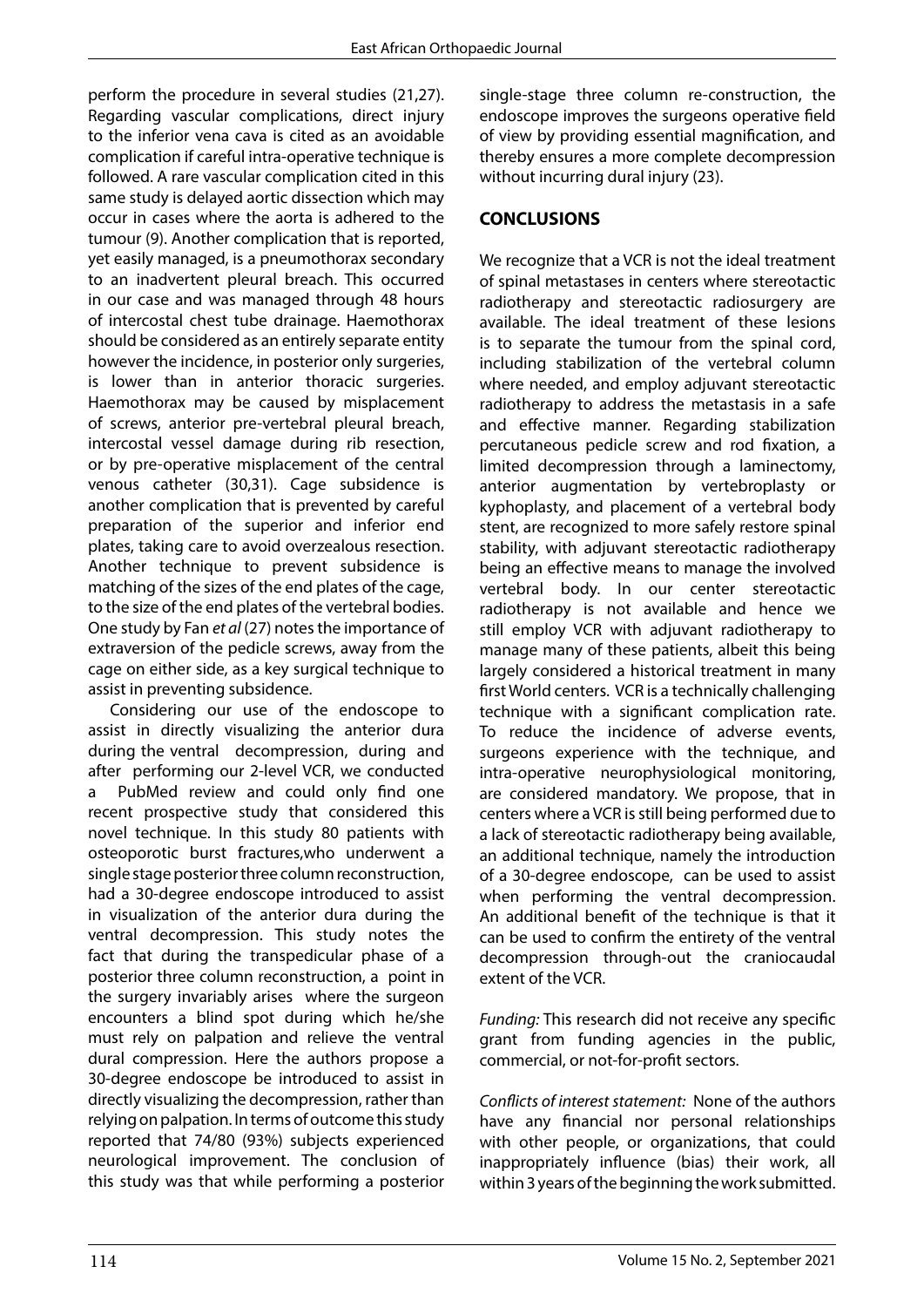### **REFERENCES**

- 1. Liang, T,, Wan, Y., Zou, X., Peng, X. and Liu, S. Is surgery for spine metastasis reasonable in patients older than 60 years? *Clin Orthop Relat Res.* 2013; **471**:628–639.
- 2. Arrigo, R.T., Kalanithi, P., Cheng, I., Alamin, T., Carragee, E.J., *et al.* Predictors of survival after surgical treatment of spinal metastasis. *Neurosurgery*. 2011; **68**:674–681.
- 3. Walsh, G.L., Gokaslan, Z.L., McCutcheon, I.E., Mineo, M.T., Yasko, A.W., *et al.* Anterior approaches to the thoracic spine in patients with cancer: indications and results. *Ann Thoracic Surg*. 1997; **64**:1611–18.
- 4. Aebi, M. Spinal metastasis in the elderly. *Eur Spine J*. 2003; **12**(2): S202–213.
- 5. Torre, L.A., Trabert, B., DeSantis, C.E., Miller, K.D., Samimi, G., *et al.* Ovarian cancer statistics, 2018. *CA Cancer J. Clin*. 2018; **68**:284–296.
- 6. Reid, B.M., Permuth, J.B. and Selle, T.A. Epidemiology of ovarian cancer: A review. *Cancer Biol Med*. 2017; **14**:9.
- 7. Dauplat, J., Hacker, N.F, Nieberg, R.K., Berek, J.S., Rose, T.P. and Sagae, S. Distant metastases in epithelial ovarian carcinoma. *Cancer*. 1987; **60**:1561–66.
- 8. Chen. Y.L., Hsiao, S.M., Lin, M.C. and Lin, H.H. Bone metastasis as the initial presentation in one case of ovarian cancer with two components of endometrioid adenocarcinoma and adenosarcoma in Taiwan. *J Obstet Gynecol*. 2009; **48**:298–301.
- 9. Pointillart, V., Vital, J.M., Salmi, R., Diallo, A and Quan, G.M. Survival prognostic factors and clinical outcomes in patients with spinal metastases. *J Cancer Res Clin Oncol.* 2011; **137**:849–856.
- 10. Greenlee, R.T., Murray, T., Bolden, S. and Wingo, P.A. Cancer statistics. 2000. *CA Cancer J Clin*. 2000; **50**:7–33.
- 11. Fukuhara, A., Masago, K., Neo, M., Fujibayashi, S., Fujita, S., *et al.* Outcome of surgical treatment for metastatic vertebra bone tumor in advanced lung cancer. *Case Rep Oncol.* 2010; **3**:63–71.
- 12. Patchell, R.A., Tibbs, P.A., Regine, W.F., Payne, R., Saris, S., *et al..* Direct decompressive surgical resection in the treatment of spinal cord compression caused by metastatic cancer: a randomised trial. *Lancet*. 2005; **366**:643–648.
- 13. Pointillart, V., Vital, J.M., Salmi, R., Diallo, A. and Quan, G.M. Survival prognostic factors and clinical outcomes in patients with spinal

metastases. *J Cancer Res Clin Oncol.* 2011; **137**:849–856.

- 14. Hirabayashi, H., Ebara, S., Kinoshita, T., Yuzawa, Y., Nakamura, I., *et al*. Clinical outcome and survival after palliative surgery for spinal metastases: palliative surgery in spinal metastases. *Cancer*. 2003; **97**:476–484.
- 15. Holman, P.J., Suki, D., McCutcheon, I., Wolinsky, J,P., Rhines, L.D. and Gokaslan, Z.L. Surgical management of metastatic disease of the lumbar spine: experience with 139 patients. *J Neurosurg Spine*. 2005; **2**:550–563.
- 16. Tokuhashi, Y., Ajiro, Y. and Umezawa, N. Outcome of treatment for spinal metastases using scoring system for preoperative evaluation of prognosis. *Spine*. 2009; **34**:69–73.
- 17. Finkelstein, J.A., Zaveri, G., Wai, E., Vidmar, M., Kreder, H. and Chow, E. A population-based study of surgery for spinal metastases: survival rates and complications. *J Bone Joint Surg Br*. 2003; **85**:1045–50.
- 18. Patil, C.G., Lad, S.P., Santarelli, J. and Boakye, M. National in-patient complications, and outcomes after surgery for spinal metastasis from 1993–2002. *Cancer*. 2007; **110**:625–630.
- 19. Bradford, D.S. Vertebral column resection. *Orthop Trans*.1987; **11**:502.
- 20. Suk, S.I., Chung, E.R., Kim, J.H., Kim, S.S., Lee, J.S. and Choi, W.K. Posterior vertebral column resection for severe rigid scoliosis. *Spine*. 2005; **30**:1682–87.
- 21. Suk, S.I., Chung, E.R., Lee, S.M., Lee, J.H., Kim, S.S. and Kim, J.H. Posterior vertebral column resection in fixed lumbosacral deformity. *Spine*. 2005; **30**:E703–E710.
- 22. Jandial, R., Kelly, B. and Chen, M.Y. Posterioronly approach for lumbar vertebral column resection and expandable cage reconstruction for spinal metastases. *J Neurosurg Spine.* 2013; **19**:27-33.
- 23. Kakadiya, G., Gandbhir, V., Soni, Y., Gohil, K. and Shakya, A. Osteoporotic burst fracture-clinical, radiological, and functional outcome, of threecolumn reconstruction using single posterior approach (Instrumentation, Corpectomy, Arthroscope Assisted Transpedicular Decompression and Mesh Cage). *North Amer Spine Soc J.* 2020. https://doi.org/10.1016/j. xnsj.2020.100009.
- 24. Yamada, Y., Bilsky, M.H., Lovelock, D.M., *et al*. High-dose, single fraction image-guided intensity-modulated radiotherapy for metastatic spinal lesions. *Int J Radiat Oncol Biol Phys.* 2008; **71**:484-490. doi:10.1016/j. ijrobp.2007.11.046.